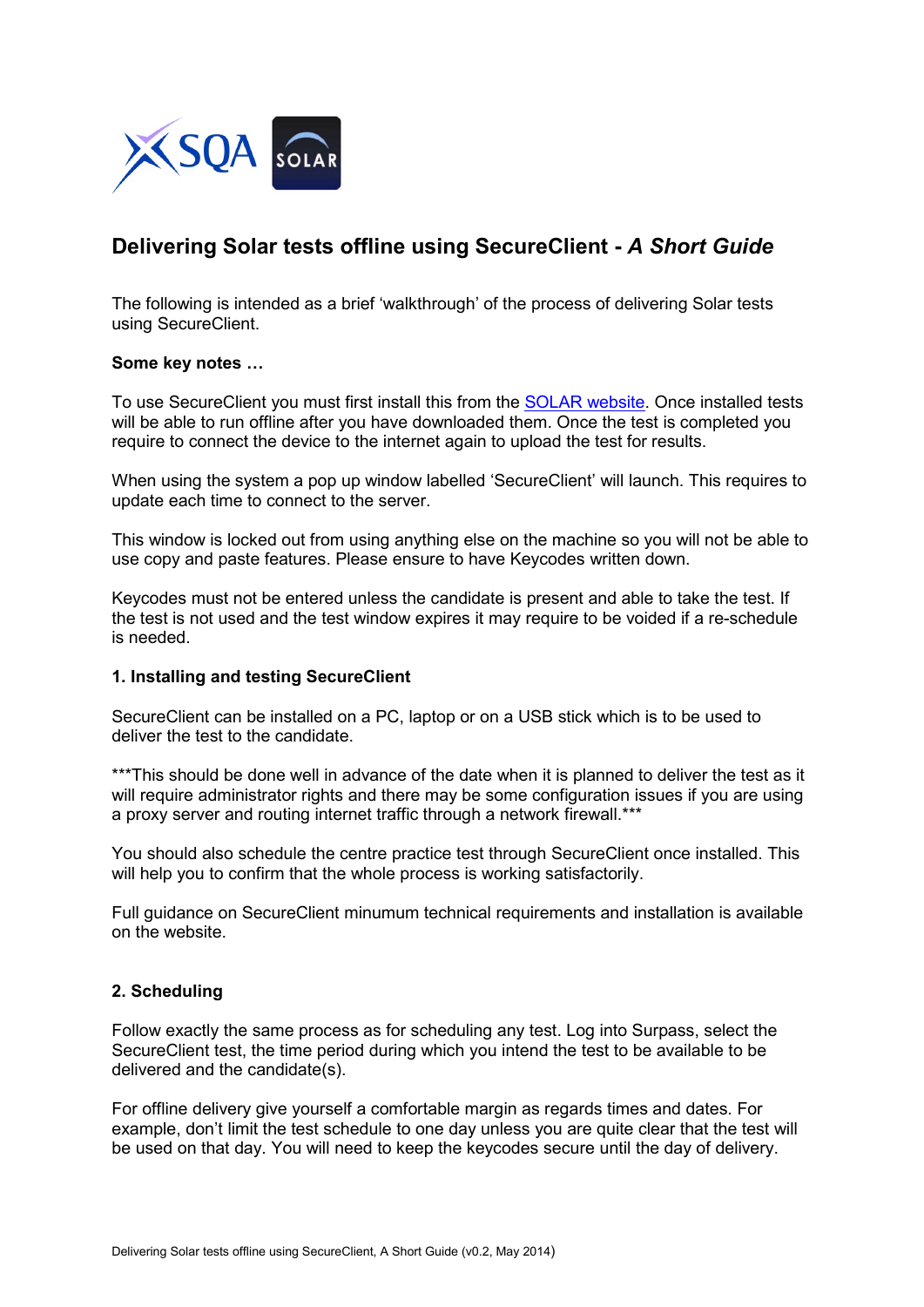#### **3. Downloading the test – standard procedure**

Test schedules remain in an **Editable** status until 5 days before the test period opens. This mean you can change the date and times and also add or remove candidates. 5 days before the start date/time for the test to become available for sitting (or immediately if you are scheduling for less than 5 days ahead) the test schedule will change to **Locked**. At this point the test version has been selected and a keycode will be attached. The whole package is now available to download.

To do this, first launch the installation of SecureClient which is to be used to deliver the test – **ensuring that an internet connection is available when you do so**.

Enter the **Keycode** and click the **Download to take later** button.



The download to the device will now take place.

When the download is completed, you should see the test in Surpass with status:

| State $\boxed{\mathbf{v}}$ Centre Na $\boxed{\mathbf{v}}$ Subject |                         | Resessment Name                    | $\boxed{\mathbf{v}}$ Keycode $\boxed{\mathbf{v}}$ Candidate $\boxed{\mathbf{v}}$ : |           |  |
|-------------------------------------------------------------------|-------------------------|------------------------------------|------------------------------------------------------------------------------------|-----------|--|
| <b>a E</b> Test Station                                           | <b>Centres Practice</b> | <b>Ouestion Selection Practice</b> | L7EXRHA3                                                                           | A N Other |  |

#### **4. Sitting and submitting the test**

When the test schedule window has opened, open SecureClient and ask the candidate to enter the keycode you give them. Once the details showing are confirmed as correct the candidate can begin.

Once the candidate has completed the test, it is essential that they click **Finish** and submit in the way that they will be directed by the system. To prevent early submission by mistake, this involves a series of pop-up screens asking if this is really what the candidate want to do – but they will get a final message confirming that the test has been successfully submitted.

If there is any doubt about whether the candidate has successfully closed and submitted the test, after linking to the internet, the Centre User can log into Surpass and should be able to see the test with the following status:



If the test is still showing as 'In progress' or awaiting upload the keycode will need to be reentered and the test finished. It is important that this check is completed and that the test is confirmed as being at **Finished** status.